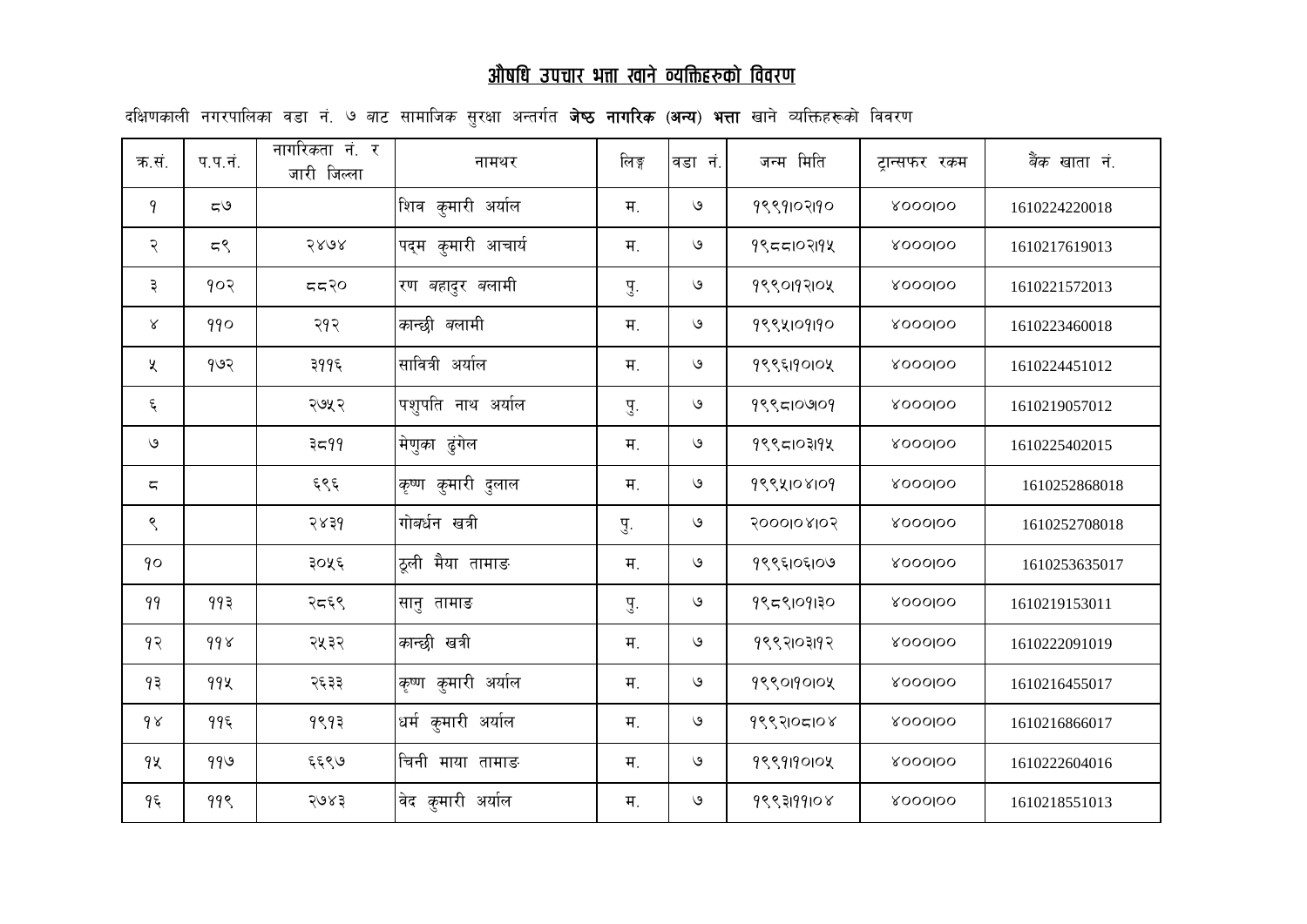| 99 | 9388 | २६७७        | सुर्य मान तामाङ                    | पु.              | $\mathcal{O}$ | 999810999  | <b>&amp;OOOlOO</b> | 1610229698016  |
|----|------|-------------|------------------------------------|------------------|---------------|------------|--------------------|----------------|
| 95 | १२५  | २७५९        | माईला तामाङ                        | पु.              | $\mathcal{O}$ | 9998199108 | <b>ROOOIOO</b>     | 1610220274019  |
| 9९ | १२६  | २६४३        | भक्त <i>ब</i> हादुर तामाङ          | Ţ.               | $\mathcal{O}$ | 9990109104 | <b>&amp;OOOlOO</b> | 1610218263018  |
| २० | १६५  | २५५१        | राधा <i>कृ</i> ष्ण अर्याल          | पु.              | $\mathcal{O}$ | 9998103194 | <b>&amp;OOOlOO</b> | 1610026972015  |
| २१ | 903  | ೯ದರಿದ       | राम खत्री                          | पु.              | $\mathcal{O}$ | १९९६19010५ | <b>&amp;OOOlOO</b> | 1610226216018  |
| २२ | १३६  | 90095       | जेम कुमारी पनेरू                   | म.               | $\mathcal{O}$ | १९८७०५१२०  | <b>&amp;OOOlOO</b> | 1610218205018  |
| २३ | १३७  | 886         | गोमा <i>क्</i> मारी सुवेदी         | म.               | $\mathcal{O}$ | 9990109193 | <b>&amp;OOOlOO</b> | 1610217898017  |
| २४ | 982  | 9086        | मन <i>कु</i> मारी आचार्य           | $H_{\cdot}$      | $\mathcal{O}$ | १९९८10२10८ | <b>&amp;OOOlOO</b> | 1610022769018  |
| २५ | 99x  | २६७९        | जीवनाथ विडारी                      | $\overline{y}$ . | $\mathcal{O}$ | 9994104195 | <b>ROOOIOO</b>     | 1610218135017  |
| २६ | 955  | १९३३        | यम <i>कु</i> मारी <i>ब</i> स्नेत   | म.               | $\mathcal{O}$ | 9994109107 | <b>ROOOIOO</b>     | 1610217978013  |
| ২৬ |      | २६७८        | गोमती विडारी                       | म.               | $\mathcal{O}$ | १९९५10४1२८ | <b>&amp;OOOlOO</b> | 1610218142016  |
| २८ |      | २५६०।२९६६   | भोज राज भुर्तेल                    | पु.              | $\mathcal{O}$ | 9995       | <b>&amp;OOOlOO</b> | 1610255170011  |
| २९ |      | २७७१        | तोय नाथ पौडेल                      | पु.              | $\mathcal{O}$ | २०००१०७१०५ | <b>&amp;OOOlOO</b> | 1610245917011  |
| oę |      | २७३०५६१३४०६ | 'पञ्च <i>ब</i> हादुर <i>ब</i> लामी | पु.              | $\mathcal{O}$ | २००११०५११२ | <b>&amp;OOOlOO</b> | 01610294361018 |
| ३१ |      | २७०९        | जय राम <i>ब</i> लामी               | पु.              | $\mathcal{O}$ | 2009190105 | <b>ROOOIOO</b>     | 01610291518016 |
| ३२ |      | ५३६         | विष्णु माया <i>ब</i> लामी          | H <sub>1</sub>   | $\mathcal{O}$ | २००११०९१०५ | <b>ROOOIOO</b>     | 01610292425011 |
| ३३ |      | ३२३         | कान्छी संजेल                       | म.               | $\mathcal{O}$ | २००११०५१०६ | <b>&amp;OOOlOO</b> | 01610290928016 |
| ३४ |      | २८७४१६२९    | टिक कुमारी अर्याल                  | म.               | $\mathcal{O}$ | २००१।०६।०८ | <b>ROOOIOO</b>     | 02210294319017 |
| ३५ |      | २६९१        | रु कुमारी अर्याल                   | म.               | $\mathcal{O}$ | 2000109105 | <b>&amp;OOOlOO</b> | 01610291706017 |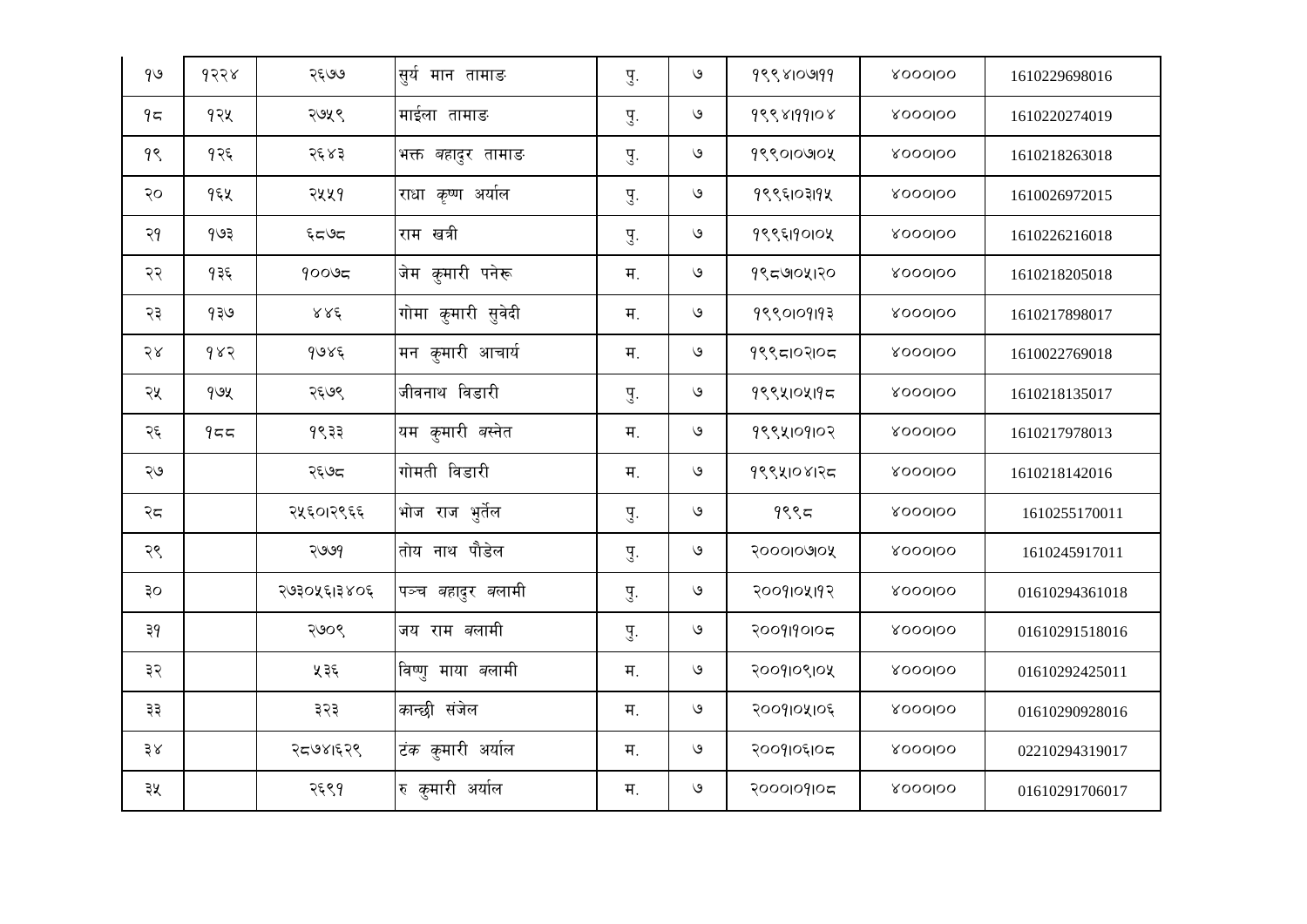| क.सं. | प.प.नं. | ਜ਼<br>नागरिकता<br>जारी<br>जिल्ला | नामथर         | लिङ्ग | न<br>'वडा | मिति<br>जन्म | रकम<br>टान्सफर | खाता<br>बेक   |
|-------|---------|----------------------------------|---------------|-------|-----------|--------------|----------------|---------------|
|       | 903     | ६३२१                             | भगवती श्रेष्ठ | म     | ৩         | २००२।०२।२०   | <b>ROOOIOO</b> | 1610216948013 |

| दक्षिणकाली नगरपालिका वडा नं. ७ बाट सामाजिक सुरक्षा अन्तर्गत <b>विधवा महिला भत्ता</b> खाने व्यक्तिहरूको विवरण |  |  |  |  |  |  |  |  |  |  |  |  |  |  |  |  |  |
|--------------------------------------------------------------------------------------------------------------|--|--|--|--|--|--|--|--|--|--|--|--|--|--|--|--|--|
|--------------------------------------------------------------------------------------------------------------|--|--|--|--|--|--|--|--|--|--|--|--|--|--|--|--|--|

| ३६          | ६४।८३९१       | <i>कृ</i> ष्ण प्रसाद सुवेदी        | $\overline{y}$ . | $\mathcal{O}$ | २००२।०१।०७      | <b>ROOOIOO</b>     | 01610041604014  |
|-------------|---------------|------------------------------------|------------------|---------------|-----------------|--------------------|-----------------|
| ২৩          | 92929         | गोपाल मगर                          | Ţ.               | $\mathsf{G}$  | २००२११२११४      | <b>ROOOIOO</b>     | 1610167480019   |
| ३८          | २७५६          | <i>कृ</i> ष्ण <i>ब</i> हादुर तामाङ | Ţ.               | $\mathcal{O}$ | २००२१०२११४      | <b>&amp;oooloo</b> | 1610335189015   |
| ३९          | २७३१          | ठुली तामाङनी                       | म.               | $\mathcal{Q}$ | २००२१०२११५      | <b>ROOOIOO</b>     | 1610341097017   |
| ΧO          | 990           | विर <i>ब</i> हादुर तामाङ           | पु.              | ৩             | २००२१०१११५      | <b>ROOOIOO</b>     | 1610335634019   |
| 89          | $\mathcal{Q}$ | भगवती अर्याल                       | म.               | $\mathsf{G}$  | २००२१०८१९०      | <b>ROOOIOO</b>     | 1610332169013   |
| ४२          | 98098         | दिल <i>ब</i> हादुर <i>ब</i> स्नेत  | पु.              | $\mathcal{O}$ | २००२१०५१०८      | <b>ROOOIOO</b>     | 1610341522017   |
| ४३          | २४६६          | शं <i>क</i> र आचार्य               | Ţ.               | ৩             | soosloglog      | <b>ROOOIOO</b>     | 016016005280S   |
| 88          | ४३९           | डन्डपानी बास्तोला                  | Ţ.               | $\mathcal{Q}$ | soosiosiok      | <b>ROOOIOO</b>     | 1610345434018   |
| ४४          | २५५           | मोहन <i>का</i> जी <i>ब</i> लामी    | पु               | $\mathcal{Q}$ | 999914129       | <b>ROOOIOO</b>     | 160402325205001 |
| ४६          | २७०३          | राधा <i>कृ</i> ष्ण सुवेदी          | पु               | $\mathcal{O}$ | २००४।४।२५       | <b>ROOOIOO</b>     | 160591688205001 |
| $8\sqrt{9}$ | 99041085      | पूर्ण <i>ब</i> हादुर तामाङ (लामा)  | पु               | ৩             | $500$ $8$ $518$ | <b>ROOOIOO</b>     | 1610039688014   |
| 85          | २६४           | सानु मानन्धर                       | पु               | ৩             | २००४।दा३        | <b>ROOOIOO</b>     | 160415536201001 |
| ४९          | ५८०९          | हरि <i>कृ</i> ष्ण <i>ब</i> लामी    | पु               | ৩             | २००४७७८         | <b>&amp;oooloo</b> | 01601600167ss   |
|             |               | 9९६०००।००                          |                  |               |                 |                    |                 |